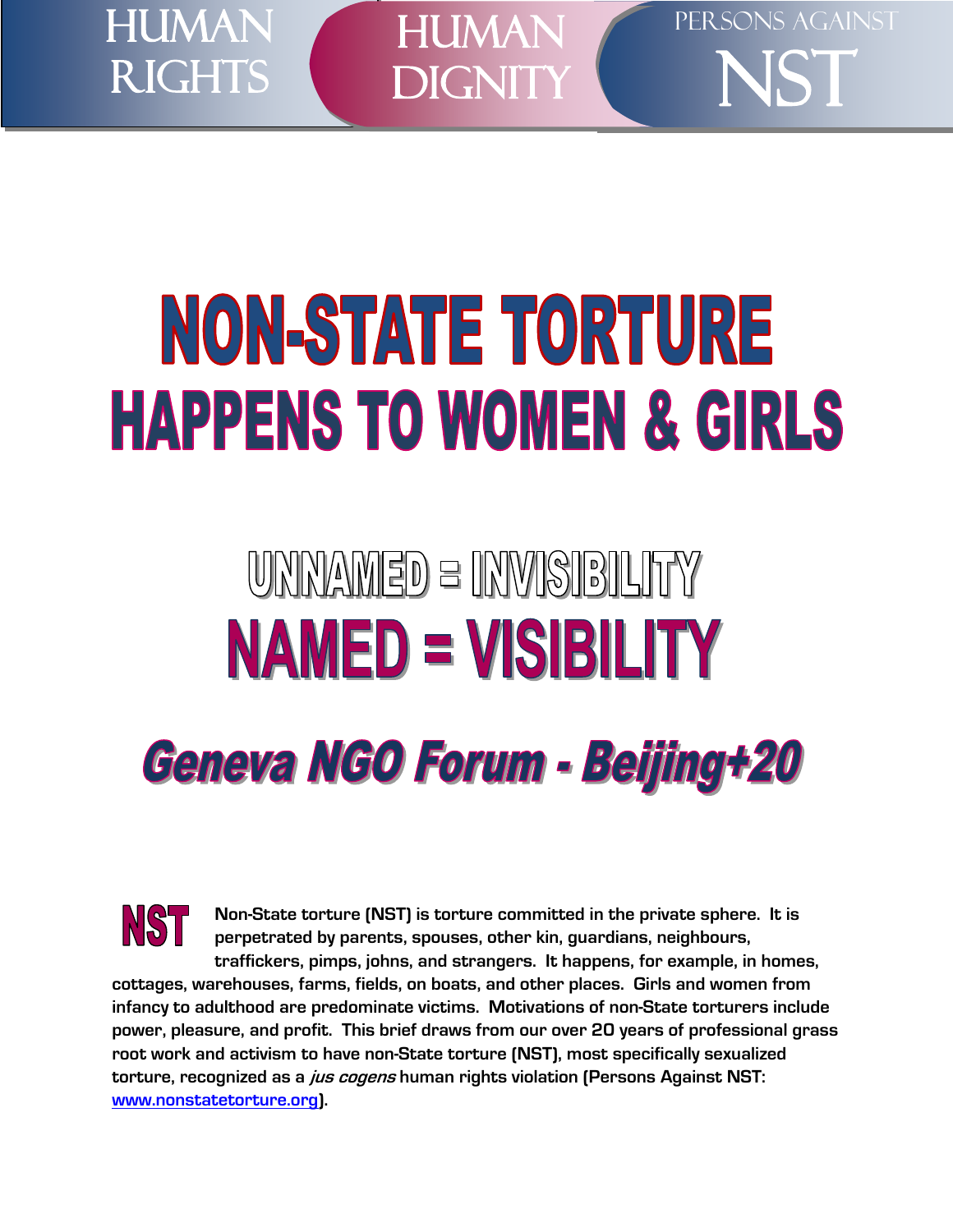# **NON-STATE TORTURE: IT HAPPENS TO WOMEN AND GIRLS**

# **PRESENTED TO GENEVA NGO FORUM - BEIJING+20**

Jeanne Sarson, RN, BScN, MEd & Linda MacDonald, RN, BN, MEd, 2014

**HER- HIS- STORY:** On December 10, 1948 the global human rights community declared in the [Universal Declaration of Human Rights](http://www.un.org/en/documents/udhr/) that: **NO ONE** shall be subjected to torture and that this human right belonged to women and men equally! **What happened instead is:**

### **HER-HIS- STORY:**

**STATUS QUO DISCRIMINATORY STATEMENTS AND PRACTICES** developed that applied this universal human right only to warring men and male prisoners of war. Torture of women and girls, especially sexualized torture, was justified as a sexual "service" necessity of warring men or the massive rapes by 'liberating' troops dismissed as collateral damage.

**STATUS QUO DISCRIMINATORY STATEMENTS AND PRACTICES** developed that fail to uphold her human right equality not to be subjected to torture. Examples of statements and practices that contribute to the denial of her non-State torture victimization are:

**W**hen women or girls suffer non-State torture it is OK to misname it—to invisibilize it!

**W**hen women or girls suffer non-State torture it is OK to tell them that you do not believe them, that they are crazy, or tell them it does not matter that it is correctly named!

**W**hen women or girls suffer non-State torture it is OK they cannot hold non-State torturers accountable under the law for acts of torturing!

**W**hen women or girls specifically suffer sexualized non-State torture it is OK to say they consented to sadomasochism because "they asked for it"!

**W**hen women or girls suffer non-State torture within intimate relationships perpetrated by parents or spouses/partners it is OK to ignore it. Because it occurred in the so-called private spaces of their homes, apartments, and other buildings; in woods, fields, and farms; in cars, trucks, and on boats; in private professional offices and clinics; wherever torturers are, in any place they secured protected from detection!

**W**hen women or girls suffer non-State torture when prostituted and trafficked that is perpetrated by non-State actors such as pimps, johns or punters, traffickers, pornographers, gangs, or pedophilic rings it is also OK to ignore it because "they choose this 'work' or 'service' because they get paid for it".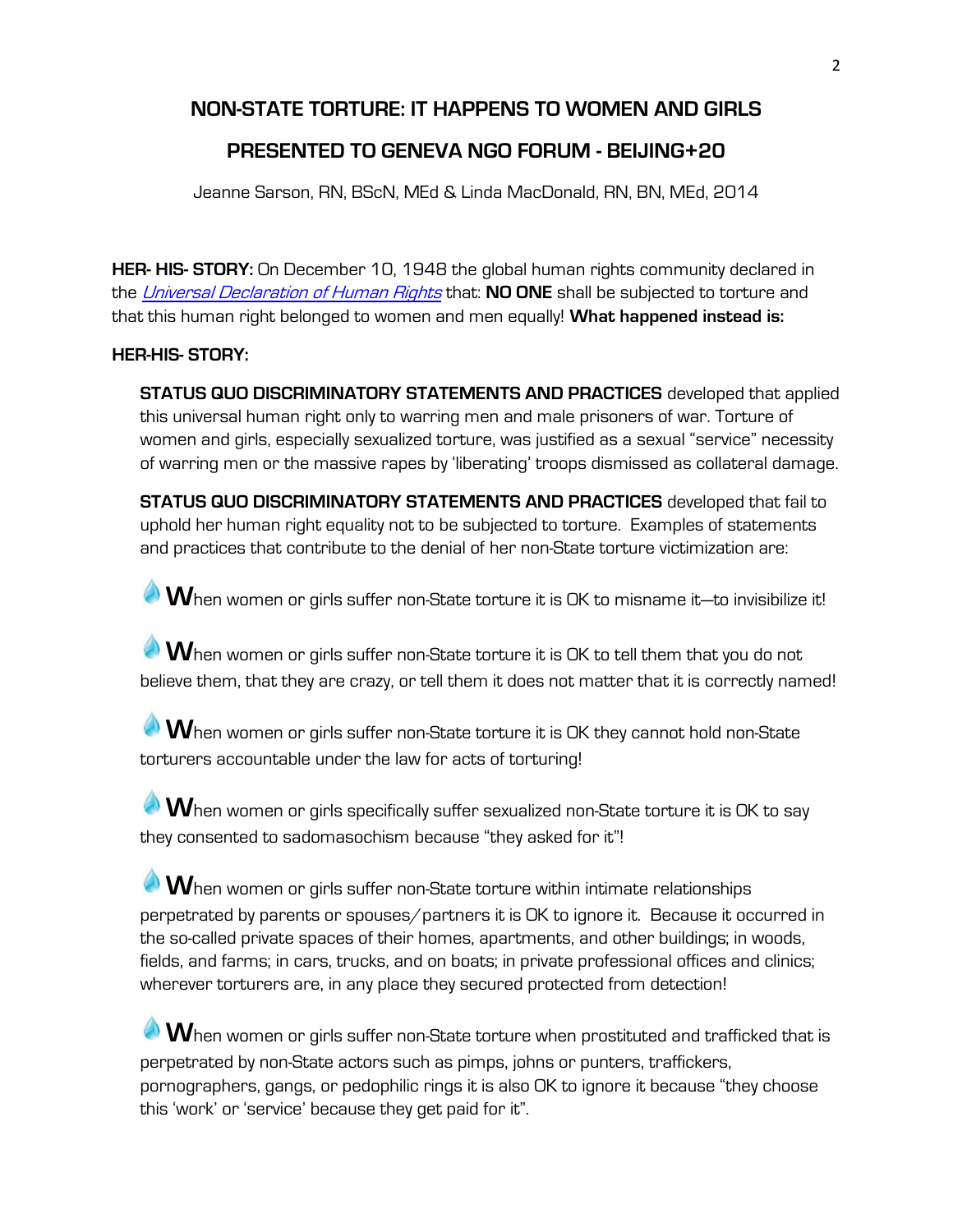#### **HER-STORY:**

In June 1993, at the 2<sup>nd</sup> World Conference on Human Rights in its final statement—The Vienna Convention—**SHE** exerted **HER-SELF** to declare:

[T]he term 'torture' means any act by which severe pain or suffering, whether physical or mental, is intentionally inflicted on a person for such purposes as...intimidating or coercing [her]...for any reason based on discrimination of any kind, when such pain or suffering is inflicted...with the consent or acquiescence of a ...person acting in an official capacity (art. 1)....Each State party shall ensure that all acts of torture are offences under its criminal law. The same shall apply to an attempt to commit torture and to an act by persons which constitutes complicity or participation in torture (art. 4).

UNITED NATIONS CONVENTION AGAINST TORTURE AND OTHER CRUEL, INHUMAN OR DEGRADING TREATMENT OR PUNISHMENT

**HER NON-STATE TORTURE STORY MEANS** she has suffered all or most of the following acts known as classic torture tactics once, but probably repeatedly, possibly for years, and beginning at any time in her life from infancy to adulthood.

Here are examples of **HER-VOICE** and the non-State torture she endured:

• Electric shocking torture of her body, sexualized shocking inside her vagina then raped

• Physical tortures: beaten, burned, cut, bones broken, limbs dislocated or twisted, pins inserted under her fingernails,

• Immobilization tortures of being tied down, hung by her limbs, caged, handcuffed, forced into small dark spaces, tied to a tree, forced to wear a dog collar and leashed

• Water tortures: held under water in a bathtub, bucket, sink, or outdoors in a lake or brook until near drowned, forced into tub of ice water, forced to stay under a cold water shower

• Suffocation and choking tortures: hooded with a plastic bag over her head, a pillow held over her face, sat on making it difficult to breathe when also being orally raped

- Sexualized tortures: Rapes, gang rapes, hand/object/weapon rapes, repetitive raping
- Reproductive tortures: forced impregnation and abortions, harms to reproductive organs
- Animal-human cruelty: bestiality, threatening torture and or the killing of pets
- Chemical tortures: forced drugging by mouth, injections, mask, or nasal sniffing
- Deprivation tortures: withholding of food and drink, exposure to extremes of heat and cold, toileting denied thus forced to urinate and defecate on her-Self, forced to go without sleep
- Psychological tortures: terrorized and horrified, called derogatory names and putdowns
- Forced to witness the torturing of others, of pets and told it is her fault
- Forced to harm others, forced into sexualized harms of others, forced to kill pets
- Powerlessness: physical and conditioned captivity which forces a belief that there is no escaping, that she is trapped forever, that she is property and belongs to the torturers
- Humiliation tortures: forced nakedness, being ridiculed, laughed at, mocked
- Cannibalistic tortures: forced to swallow body fluids, aborted tissue, to Self-cut for torturers' pleasure as many like the sight of her bleeding

• Dehumanization tortures: degraded, animalized when forced to eat and act like a dog or forced to believe they are nothing but an animal, to feel and believe they are not human.